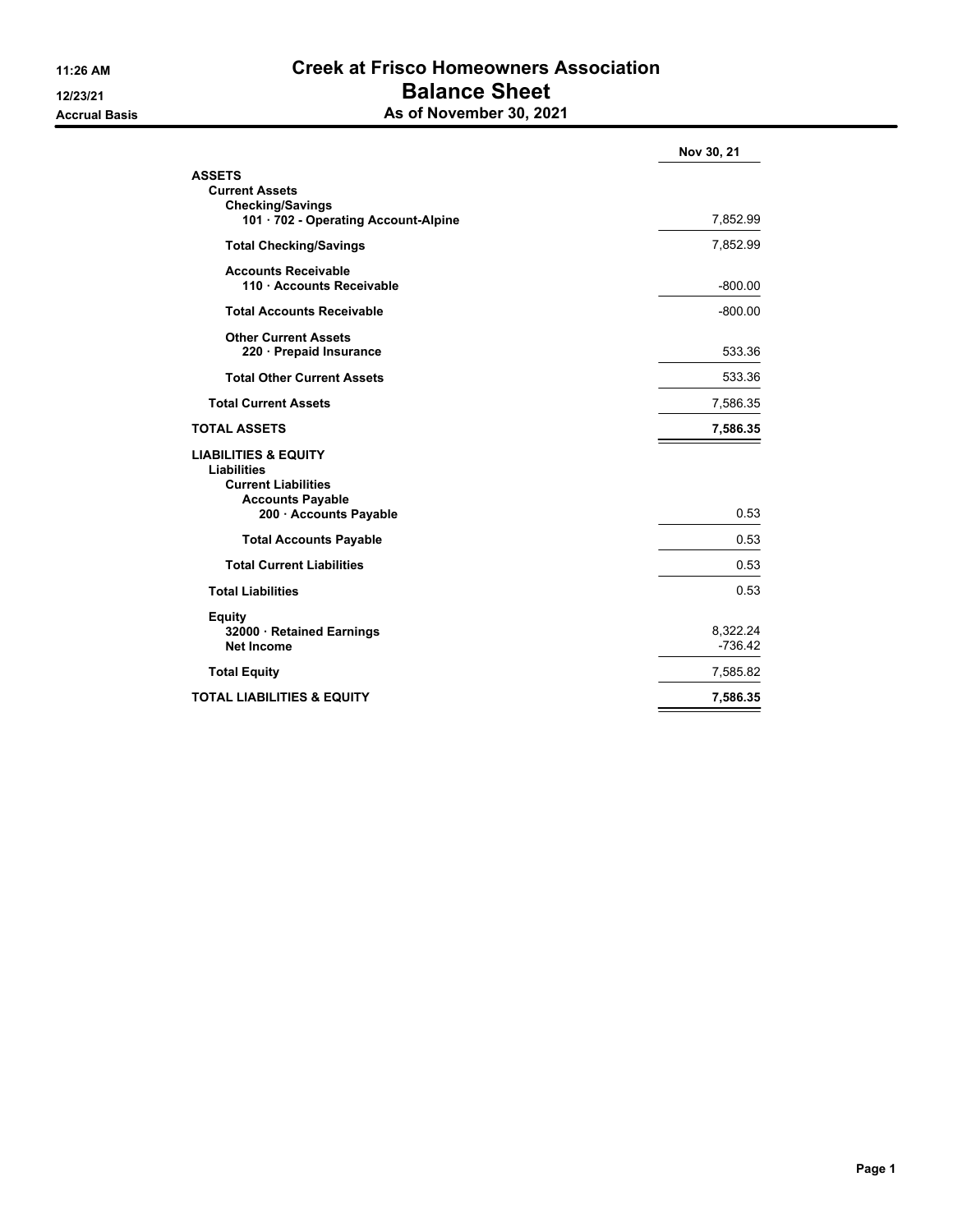**11:26 AM**

**12/23/21**

**Accrual Basis**

## **Creek at Frisco Homeowners Association**

# **Profit & Loss Budget Performance**

|                                                                                                                                     | <b>Nov 21</b>                  | <b>Budget</b>                  | \$ Over Bu                      | % of Budget                     | Jan - Nov                            | <b>YTD Budget</b>                   | \$ Over Bu                         | % of Budget                       | Annual Bu                           |
|-------------------------------------------------------------------------------------------------------------------------------------|--------------------------------|--------------------------------|---------------------------------|---------------------------------|--------------------------------------|-------------------------------------|------------------------------------|-----------------------------------|-------------------------------------|
| <b>Ordinary Income/Expense</b><br><b>Income</b>                                                                                     |                                |                                |                                 |                                 |                                      |                                     |                                    |                                   |                                     |
| 501 Operating Dues<br>503 Late Fees<br>521 Interest Income-Operating                                                                | 0.00<br>0.00<br>0.06           | 0.00<br>0.00<br>0.00           | 0.00<br>0.00<br>0.06            | 0.0%<br>0.0%<br>100.0%          | 14,800.00<br>0.00<br>1.40            | 14,800.00<br>0.00<br>1.00           | 0.00<br>0.00<br>0.40               | 100.0%<br>0.0%<br>140.0%          | 14,800.00<br>0.00<br>2.00           |
| <b>Total Income</b>                                                                                                                 | 0.06                           | 0.00                           | 0.06                            | 100.0%                          | 14,801.40                            | 14,801.00                           | 0.40                               | 100.0%                            | 14,802.00                           |
| <b>Gross Profit</b>                                                                                                                 | 0.06                           | 0.00                           | 0.06                            | 100.0%                          | 14,801.40                            | 14,801.00                           | 0.40                               | 100.0%                            | 14,802.00                           |
| <b>Expense</b><br><b>Property Management</b>                                                                                        |                                |                                |                                 |                                 |                                      |                                     |                                    |                                   |                                     |
| 666 · Snow Removal<br>671 Roads<br>608 Grounds                                                                                      | 0.00<br>0.00<br>0.00           | 1.390.00<br>0.00<br>0.00       | $-1.390.00$<br>0.00<br>0.00     | 0.0%<br>0.0%<br>0.0%            | 5.720.00<br>7,390.00<br>778.50       | 8.390.00<br>104.00<br>110.00        | $-2.670.00$<br>7,286.00<br>668.50  | 68.2%<br>7,105.8%<br>707.7%       | 9.780.00<br>104.00<br>110.00        |
| <b>Total Property Management</b>                                                                                                    | 0.00                           | 1,390.00                       | $-1,390.00$                     | 0.0%                            | 13,888.50                            | 8,604.00                            | 5,284.50                           | 161.4%                            | 9,994.00                            |
| 621 · Insurance<br><b>Financial and Legal</b>                                                                                       | 133.33                         | 175.00                         | $-41.67$                        | 76.2%                           | 1,066.64                             | 1,873.00                            | $-806.36$                          | 56.9%                             | 2,048.00                            |
| 600 · Financial Review/Tax Return<br>607 · Management Fees/Administration<br>602 Supplies and Postage<br>601 · Legal and Collection | 0.00<br>175.00<br>0.53<br>0.00 | 0.00<br>175.00<br>5.00<br>0.00 | 0.00<br>0.00<br>$-4.47$<br>0.00 | 0.0%<br>100.0%<br>10.6%<br>0.0% | 385.00<br>1,925.00<br>223.68<br>0.00 | 395.00<br>1,925.00<br>60.00<br>0.00 | $-10.00$<br>0.00<br>163.68<br>0.00 | 97.5%<br>100.0%<br>372.8%<br>0.0% | 395.00<br>2,100.00<br>65.00<br>0.00 |
| <b>Total Financial and Legal</b>                                                                                                    | 175.53                         | 180.00                         | $-4.47$                         | 97.5%                           | 2,533.68                             | 2,380.00                            | 153.68                             | 106.5%                            | 2,560.00                            |
| <b>Miscellanous</b><br>676 · Miscellaneous Expense                                                                                  | 0.00                           | 0.00                           | 0.00                            | 0.0%                            | 49.00                                | 200.00                              | $-151.00$                          | 24.5%                             | 200.00                              |
| <b>Total Miscellanous</b>                                                                                                           | 0.00                           | 0.00                           | 0.00                            | 0.0%                            | 49.00                                | 200.00                              | $-151.00$                          | 24.5%                             | 200.00                              |
| <b>Total Expense</b>                                                                                                                | 308.86                         | 1,745.00                       | $-1,436.14$                     | 17.7%                           | 17,537.82                            | 13,057.00                           | 4,480.82                           | 134.3%                            | 14,802.00                           |
| <b>Net Ordinary Income</b>                                                                                                          | $-308.80$                      | $-1,745.00$                    | 1,436.20                        | 17.7%                           | $-2,736.42$                          | 1,744.00                            | $-4,480.42$                        | $-156.9%$                         | 0.00                                |
| <b>Other Income/Expense</b><br><b>Other Income</b>                                                                                  |                                |                                |                                 |                                 |                                      |                                     |                                    |                                   |                                     |
| 511 Reserve Income                                                                                                                  | 500.00                         |                                |                                 |                                 | 2,000.00                             |                                     |                                    |                                   |                                     |
| <b>Total Other Income</b>                                                                                                           | 500.00                         |                                |                                 |                                 | 2,000.00                             |                                     |                                    |                                   |                                     |
| <b>Net Other Income</b>                                                                                                             | 500.00                         |                                |                                 |                                 | 2.000.00                             |                                     |                                    |                                   |                                     |
| <b>Net Income</b>                                                                                                                   | 191.20                         | $-1,745.00$                    | 1,936.20                        | $-11.0%$                        | $-736.42$                            | 1,744.00                            | $-2,480.42$                        | $-42.2%$                          | 0.00                                |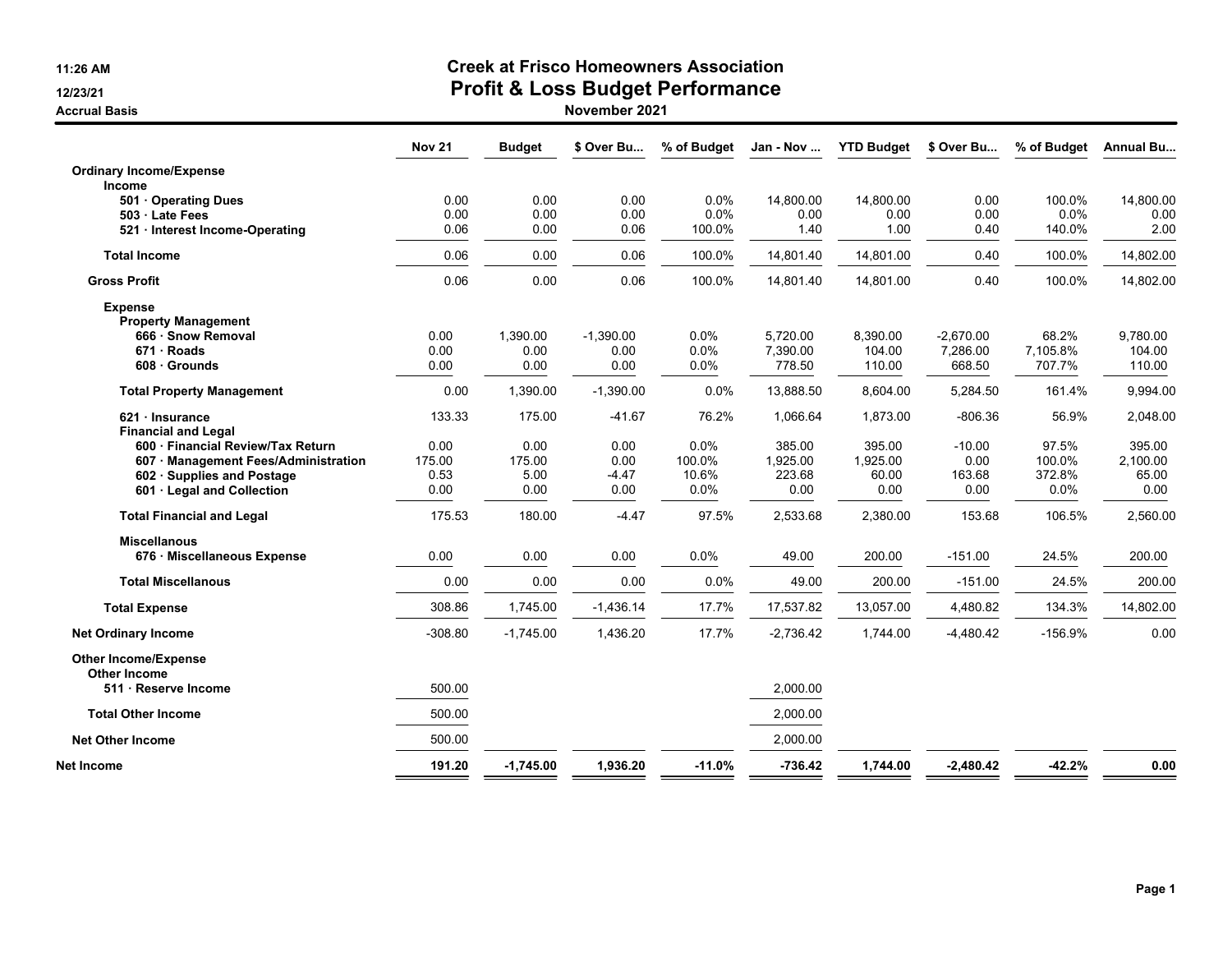### **11:27 AM Creek at Frisco Homeowners Association 12/23/21 General Ledger Accrual Basis As of December 23, 2021**

| <b>Type</b>                                                  | <b>Date</b>              | Num     | Name                                                     | Memo                                                   | <b>Amount</b>    |
|--------------------------------------------------------------|--------------------------|---------|----------------------------------------------------------|--------------------------------------------------------|------------------|
| 32000 · Retained Earnings<br>Total 32000 · Retained Earnings |                          |         |                                                          |                                                        |                  |
| <b>Property Management</b><br>666 Snow Removal               |                          |         |                                                          |                                                        |                  |
| Bill                                                         | 02/02/2021               | 10603   | Bobbycat                                                 | Snow removal - January                                 | 1,430.00         |
| Bill                                                         | 03/02/2021               | 10731   | Bobbycat                                                 | Snow removal - February                                | 1,430.00         |
| Bill                                                         | 04/02/2021               | 10811   | Bobbycat                                                 | Snow removal - March                                   | 1,430.00         |
| Bill                                                         | 04/21/2021               | 10907   | Bobbycat                                                 | Snow removal - April                                   | 1,430.00         |
| Bill                                                         | 12/02/2021               | 11377   | Bobbycat                                                 | Snow removal                                           | 1,473.00         |
| Total 666 · Snow Removal                                     |                          |         |                                                          |                                                        | 7,193.00         |
| 671 · Roads                                                  |                          |         |                                                          |                                                        |                  |
| Bill                                                         | 09/08/2021               | 1029471 | Jet-Black                                                | Sealcoat and asphalt cleaning                          | 2,140.00         |
| Bill                                                         | 09/28/2021               | 1,005,  | Jet-Black                                                | Sealcoat and asphalt cleaning                          | 5,250.00         |
| Total 671 · Roads                                            |                          |         |                                                          |                                                        | 7,390.00         |
| 608 Grounds                                                  |                          |         |                                                          |                                                        |                  |
| Bill                                                         | 08/09/2021               | 1380    | Sanchez Builders                                         | Installed two fallen signs and co                      | 778.50           |
| Total 608 · Grounds                                          |                          |         |                                                          |                                                        | 778.50           |
| <b>Total Property Management</b>                             |                          |         |                                                          |                                                        | 15,361.50        |
| $621 \cdot$ Insurance                                        |                          |         |                                                          |                                                        |                  |
| General Journal                                              | 04/01/2021               |         |                                                          | To post prepaid insurance                              | 133.33           |
| General Journal                                              | 05/01/2021               |         |                                                          | To post prepaid insurance                              | 133.33           |
| General Journal                                              | 06/01/2021               |         |                                                          | To post prepaid insurance                              | 133.33           |
| General Journal                                              | 07/01/2021               |         |                                                          | To post prepaid insurance                              | 133.33           |
| General Journal                                              | 08/01/2021               |         |                                                          | To post prepaid insurance                              | 133.33           |
| General Journal                                              | 09/01/2021               |         |                                                          | To post prepaid insurance                              | 133.33           |
| General Journal                                              | 10/01/2021               |         |                                                          | To post prepaid insurance                              | 133.33           |
| General Journal<br>General Journal                           | 11/01/2021<br>12/01/2021 |         |                                                          | To post prepaid insurance<br>To post prepaid insurance | 133.33<br>133.33 |
| Total 621 · Insurance                                        |                          |         |                                                          |                                                        | 1,199.97         |
| <b>Financial and Legal</b>                                   |                          |         |                                                          |                                                        |                  |
| 600 · Financial Review/Tax Return                            |                          |         |                                                          |                                                        |                  |
| Bill                                                         | 03/12/2021               | 1588    | Stuhr & Associates,                                      | 2020 Corporate income tax retur                        | 375.00           |
| Bill                                                         | 10/01/2021               | 35676   | <b>Summit Resort Group</b>                               | Colorado Annual Periodic Report                        | 10.00            |
| Total 600 · Financial Review/Tax Return                      |                          |         |                                                          |                                                        | 385.00           |
| 607 Management Fees/Administration                           |                          |         |                                                          |                                                        |                  |
| Bill                                                         | 01/01/2021               |         | <b>Summit Resort Group</b>                               | <b>Management Fee</b>                                  | 175.00           |
| Bill                                                         | 02/01/2021               |         | Summit Resort Group                                      | Management Fee                                         | 175.00           |
| Bill                                                         | 03/01/2021               |         | <b>Summit Resort Group</b>                               | Management Fee                                         | 175.00           |
| Bill                                                         | 04/01/2021               |         | <b>Summit Resort Group</b>                               | Management Fee                                         | 175.00           |
| Bill                                                         | 05/01/2021               |         | <b>Summit Resort Group</b>                               | Management Fee                                         | 175.00           |
| Bill                                                         | 06/01/2021               |         | Summit Resort Group                                      | Management Fee                                         | 175.00           |
| Bill<br>Bill                                                 | 07/01/2021<br>08/01/2021 |         | <b>Summit Resort Group</b><br><b>Summit Resort Group</b> | Management Fee                                         | 175.00<br>175.00 |
| Bill                                                         | 09/01/2021               |         | <b>Summit Resort Group</b>                               | Management Fee<br>Management Fee                       | 175.00           |
| Bill                                                         | 10/01/2021               |         | Summit Resort Group                                      | Management Fee                                         | 175.00           |
| Bill                                                         | 11/01/2021               |         | <b>Summit Resort Group</b>                               | Management Fee                                         | 175.00           |
| Bill                                                         | 12/01/2021               |         | <b>Summit Resort Group</b>                               | Management Fee                                         | 175.00           |
| Total 607 · Management Fees/Administration                   |                          |         |                                                          |                                                        | 2,100.00         |
| 602 Supplies and Postage                                     |                          |         |                                                          |                                                        |                  |
| Bill                                                         | 01/01/2021               | 33331   | <b>Summit Resort Group</b>                               | Division of RE, State of CO-DORA                       | 168.00           |
| Bill                                                         | 01/01/2021               | 33331   | Summit Resort Group                                      | Postage                                                | 8.45             |
| Bill                                                         | 03/01/2021               | 33902   | Summit Resort Group                                      | Postage                                                | 0.51             |
| Bill                                                         | 04/01/2021               | 34189   | Summit Resort Group                                      | Postage                                                | 2.55             |
| Bill                                                         | 05/01/2021               | 34522   | Summit Resort Group                                      | Postage                                                | 0.51             |
| Bill                                                         | 07/01/2021               | 35051   | Summit Resort Group                                      | Postage                                                | 18.87            |
| Bill                                                         | 07/01/2021               | 35051   | <b>Summit Resort Group</b>                               | Copies                                                 | 22.20            |
| Bill                                                         | 09/01/2021               | 35642   | <b>Summit Resort Group</b>                               | Postage                                                | 1.53             |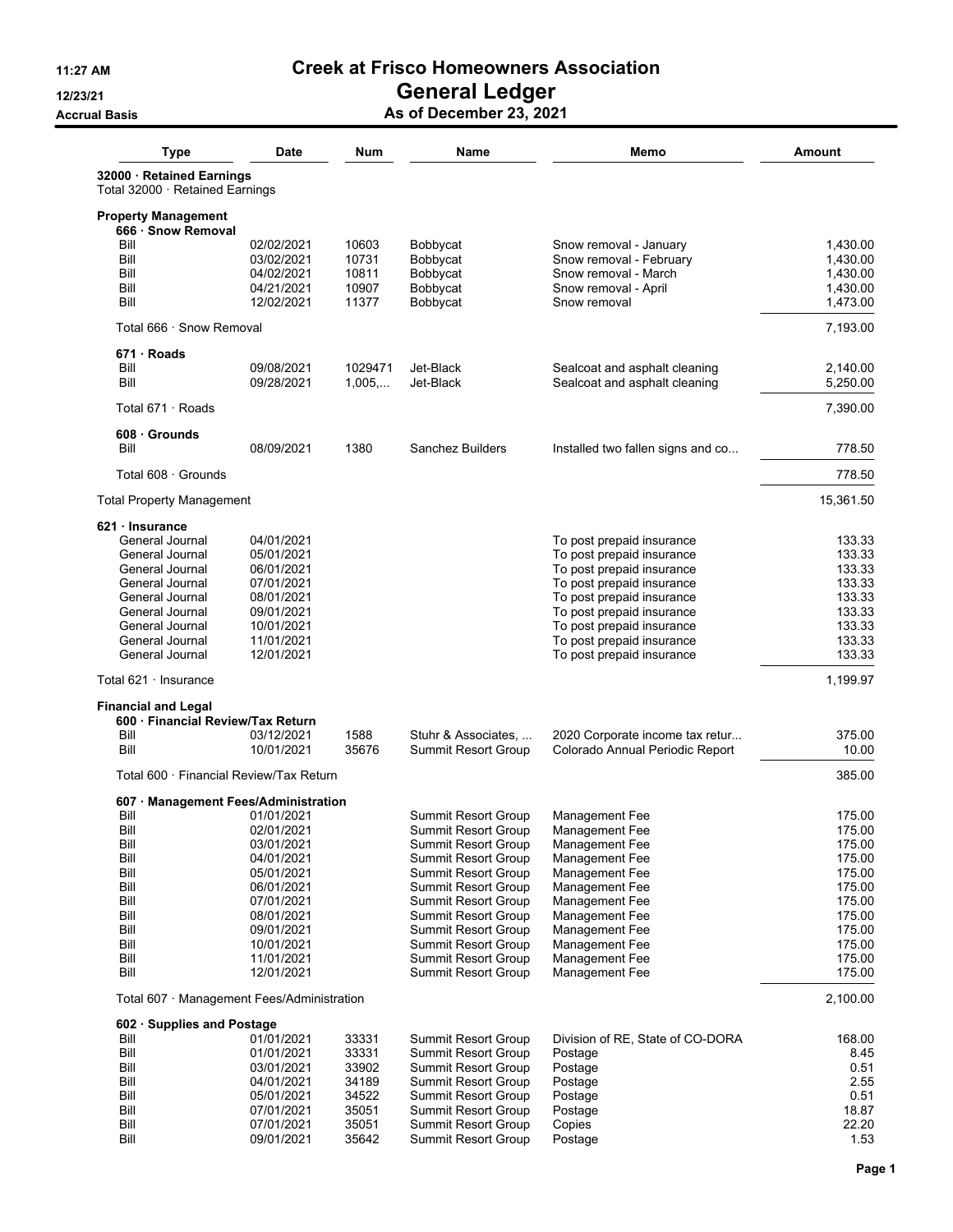### **11:27 AM Creek at Frisco Homeowners Association 12/23/21 General Ledger Accrual Basis As of December 23, 2021**

| <b>Type</b>                                                | <b>Date</b> | <b>Num</b> | <b>Name</b>                | Memo                   | Amount    |
|------------------------------------------------------------|-------------|------------|----------------------------|------------------------|-----------|
| Bill                                                       | 10/01/2021  | 35676      | Summit Resort Group        | Postage                | 0.53      |
| Bill                                                       | 11/01/2021  | 36216      | <b>Summit Resort Group</b> | Postage                | 0.53      |
| Bill                                                       | 12/01/2021  | 36468      | <b>Summit Resort Group</b> | Postage                | 0.53      |
| Total 602 · Supplies and Postage                           |             |            |                            |                        | 224.21    |
| <b>Total Financial and Legal</b>                           |             |            |                            |                        | 2,709.21  |
| <b>Miscellanous</b><br>676 · Miscellaneous Expense<br>Bill | 08/11/2021  | 564        | Summit Managemen           | Annual meeting minutes | 49.00     |
| Total 676 · Miscellaneous Expense                          |             |            |                            |                        | 49.00     |
| <b>Total Miscellanous</b>                                  |             |            |                            |                        | 49.00     |
| TOTAL                                                      |             |            |                            |                        | 19,319.68 |